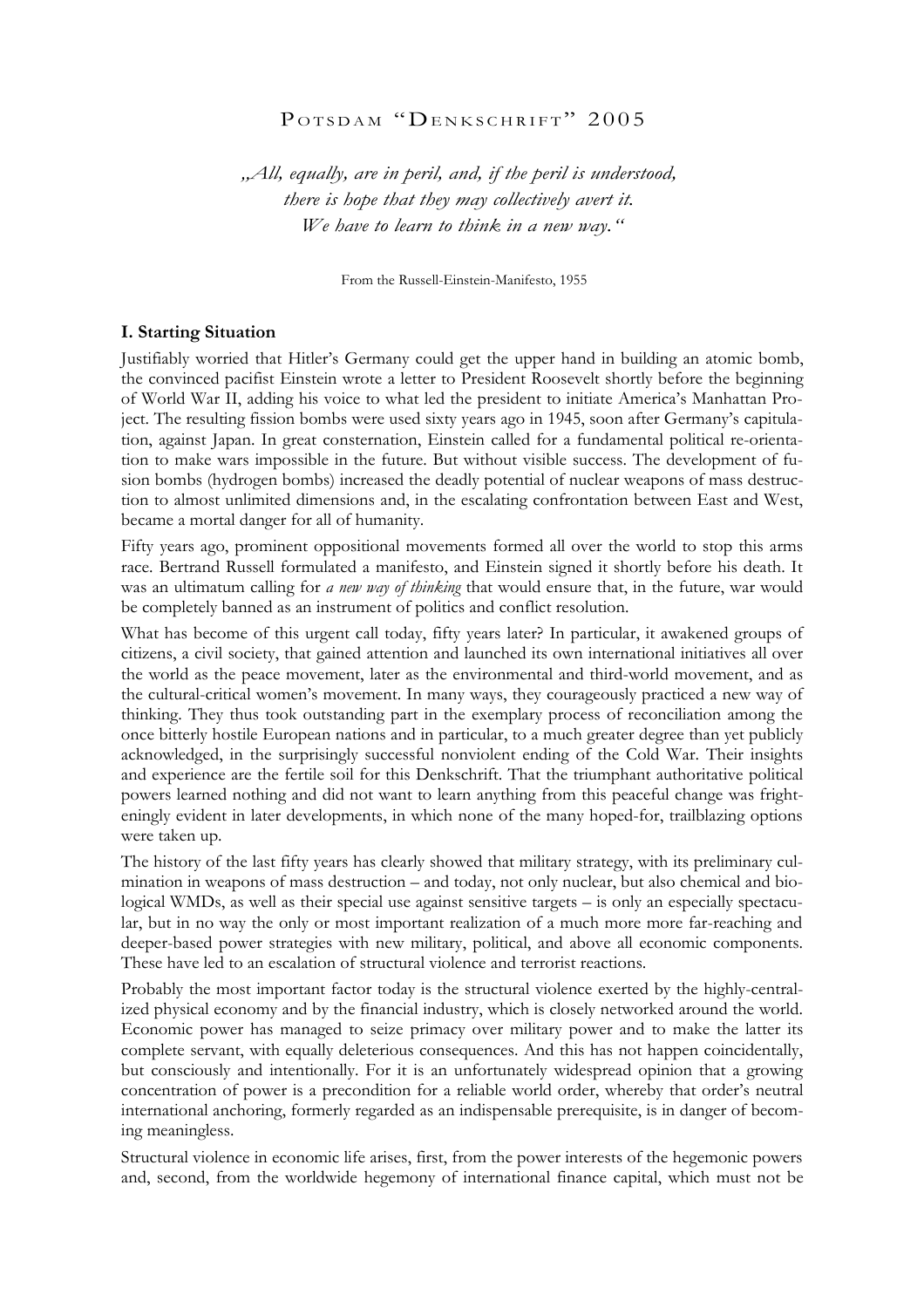equated with the market economy. The geopolitical, socio-cultural, and economic power strategies, as well as the unlimited expansion strategies of modern business and production, necessarily provoke and create incompatibilities with the fundamental spatial and material limits of our biosphere. These are expressed in life-threatening ways in the changes in micro- and macroclimatic conditions around the world, in the deterioration of soils and vegetation complexes over broad regions, in damage to the hydrosphere that is irreversible on a human scale, and in the rapid, destructive exploitation of exhaustible mineral and energy resources. Particularly dangerous thereby is the destruction of biodiversity, which is proceeding at an accelerated rate seemingly unique in the history of the earth. For the annihilation of the bio-ecological diversity of whole complexes of life is an irreversible loss for the geo-biosphere and, within it, above all for us humans as the "top rider" of the meta-stable pyramid of life and the final link in a long and complicatedly branched food chain. But the variety of human ways of life and the treasure store of the cultures are being similarly irreversibly reduced – and with their loss, the spectrum of possible future strategies and lifestyles, necessary changes and developments, is narrowed and diminished.

But such recognitions remain superficial, because they reveal only dangerous symptoms and existence-threatening syndromes, which must be specifically corrected in the short term and healed in the long term. The investigation and uncovering of the deeper causes of these dangerous developments has been neglected. The increasingly globally adapted power strategies and the image of humankind associated with them are closely tied to our materialistic-mechanistic worldview, which is meanwhile favored all over the world, and with the way of thinking that results from the spirit of doing and that provokes action in conformity with power considerations. This view of the world, in which the world resembles a material clockwork operating in accordance with strict laws (also called the classical Cartesian-Newtonian worldview) is not the real cause, of course. It is itself the result of and legitimation for a historical development in which patriarchal hierarchies and powerseeking organizational strategies, as well as a narrow monotheism, play an important role in separating humankind from the realm of nature. But the strategies believing that there are no limits to what can be done, are based on the increase in the precision of these materialistic-mechanistic ideas of the world and on the thereby enabled successful scientific-technological development of our civilization. The (controllable) instrumental knowledge necessary for this is provided primarily by the empirical sciences, which, in the context of this worldview, orient themselves toward the fundamental principle of an asserted causal closure of the material world as "reality" (a reality of objects) and which project it (especially via the political, social, and economic sciences) onto all aspects and processes of life on earth. This in turn leads to forms of action whose results seem, in the short term, to strictly legitimate this reality.

#### **II. Invitation to Think Further**

*"We have to learn to think in a new way."* Taking this challenge seriously actually means setting off on a path of learning. The essential orientations are obvious: negative, calling for a turn back, and positive, encouraging different alignments. But thinking in a new way also means becoming familiar with other forms of thought than those of the problematical, still prevailing conventions; and even our use of language requires further development and supplementation. The meaning of a great number of words and expressions in everyday speech has been narrowed and deformed (through negligent wear and tear, but recently also consciously to mislead in the Orwellian sense of "newspeak"). In addition, to achieve conceptual precision, the various scientific disciplines have necessarily defined their content in ever more specialized ways, thus creating their own respective idioms. Achieving understanding across the boundaries that we seek to overcome can thus become truly difficult even where we are already moving in the same direction and striving to encounter each other in mutual understanding. But precisely finding understanding about this is the decisive medium of change: to recognize ourselves better in the reactions of others and to see more clearly and variously what is important to us by considering from all sides the various aspects and justifications. But we must be aware that our world, the *Wirklichkeit*, that we want to trace with this new way of thinking, no longer turns out to be a theoretically closed system, so that – on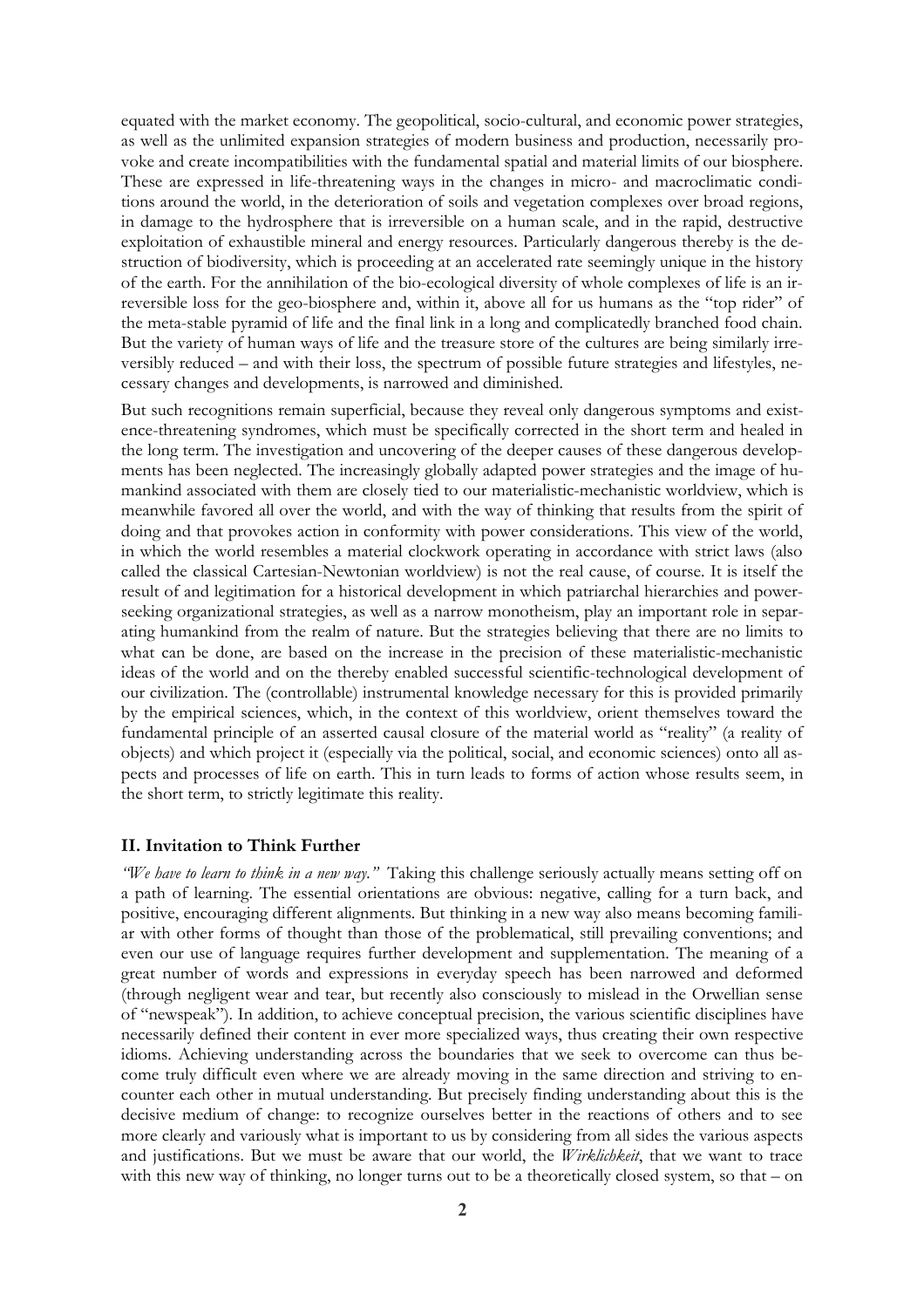principle – there are no longer answers to all the questions we believe we can pose, since many of these answers go nowhere.

The observations and considerations in this Denkschrift are based on knowledge we may regard as secure. The approach to and sequence of these thoughts are unavoidably shaped by the authors' previous education and training. The Denkschrift is, first of all, devoted to the commemoration of Albert Einstein. A century ago, the great physicist prepared the transition from an old physics, triumphant without competition, to a strange, new physics that seemed paradoxical even to Einstein – who himself in a way was unable to step across this new threshold. But the Denkschrift's occasion is the great drama of our epoch, heralded 50 years ago in the Russell-Einstein manifesto: that this exciting new physics not only opened up another, beneficially expanded, vibrant view of the world – a view revolutionarily different from the previously exalted "classical" idea – but also, and this is a tragedy not only for the physicists, that it decisively led to the technological development of superweapons that, ever since, have threatened the existence of humankind and much of the biosphere, as all can clearly see. We recognize today that, to effectively counter this threat, it is not enough merely to rigorously ban future wars; rather, we must fundamentally correct our current behavior. But how can we do this? We believe that precisely these revolutionarily new insights in physics could provide a starting point for defusing and solving the problems: The dramatically changed and expanded instrumental knowledge must urgently be joined by the accompanying orientation knowledge. This will be *our* approach.

But in general, the Denkschrift is meant to serve as a catalyst to stimulate others to think in a new way and to encourage them to ask themselves how the narrowing of thought and of language can be overcome and the underlying contexts perceived more comprehensively. And not least, we should look for ways to launch these processes, in order to incrementally shape our open future for the diverse possibilities of the living world.

### **III. A New Orientation is Necessary**

#### **From the materialistic-mechanistic worldview to a mental-vital cosmos**

Max Planck's astonishing description in 1900 of the experimental data on the light radiated by heated bodies and Einstein's subsequent Nobel Prize-winning insights of 1905 indicated the particle-like structure of light, the existence of light quanta, which stood in paradoxical contradiction to the wave-like character of light securely established by Faraday and Maxwell. Twenty years later, Louis de Broglie reversed this incomprehensible "wave=particle" ambivalence with his recognition "particle=wave" as a necessary prerequisite to explain the strange behavior of the electrons in the electron shells of Bohr's model of the atom.

Werner Heisenberg, Niels Bohr, Max Born and Wolfgang Pauli finally resolved the paradox of this "quantum physics" in 1925 with a radical re-interpretation of the dynamics. It demanded a revolution in what had been the classical view of the world, with the surprising recognition that matter is not really material at all, but a web of relationships, a kind of gestalt, or in a certain way "information" without any carrier. The assumed fundamental ontic structure of the world, based on a primally existing substance, was rendered invalid. It must be replaced by a "cosmos" where the first questions to ask are no longer "What is? and "What exists?", but *"What happens?"* and *"What binds?"* More precisely: Instead of the world assumed until then, a mechanistic, thing-filled, temporally determined "reality" (lat. res = thing), the actual *Wirklichkeit* (a world that wirkt, that effects or affects!) turned out to be "potentiality": an indivisible, immaterial, temporally essentially undetermined network of relationships that determines only probabilities, differentiated capacity (potency) for a material-energetic realization. The classical "reality" of material/object-like separated things emerges only through a coarsening averaging of the potential, thus turns into a holistic, temporally essentially open, immaterial, inseparable omni-connectedness.

In 1928 Paul Dirac further developed the quantum theory into a "relativistic-invariant" quantum mechanics, which takes into account the consequences of Einstein's "Special Theory of Relativity". Dirac's theory necessarily led to a "multi-particle theory" and ultimately to the more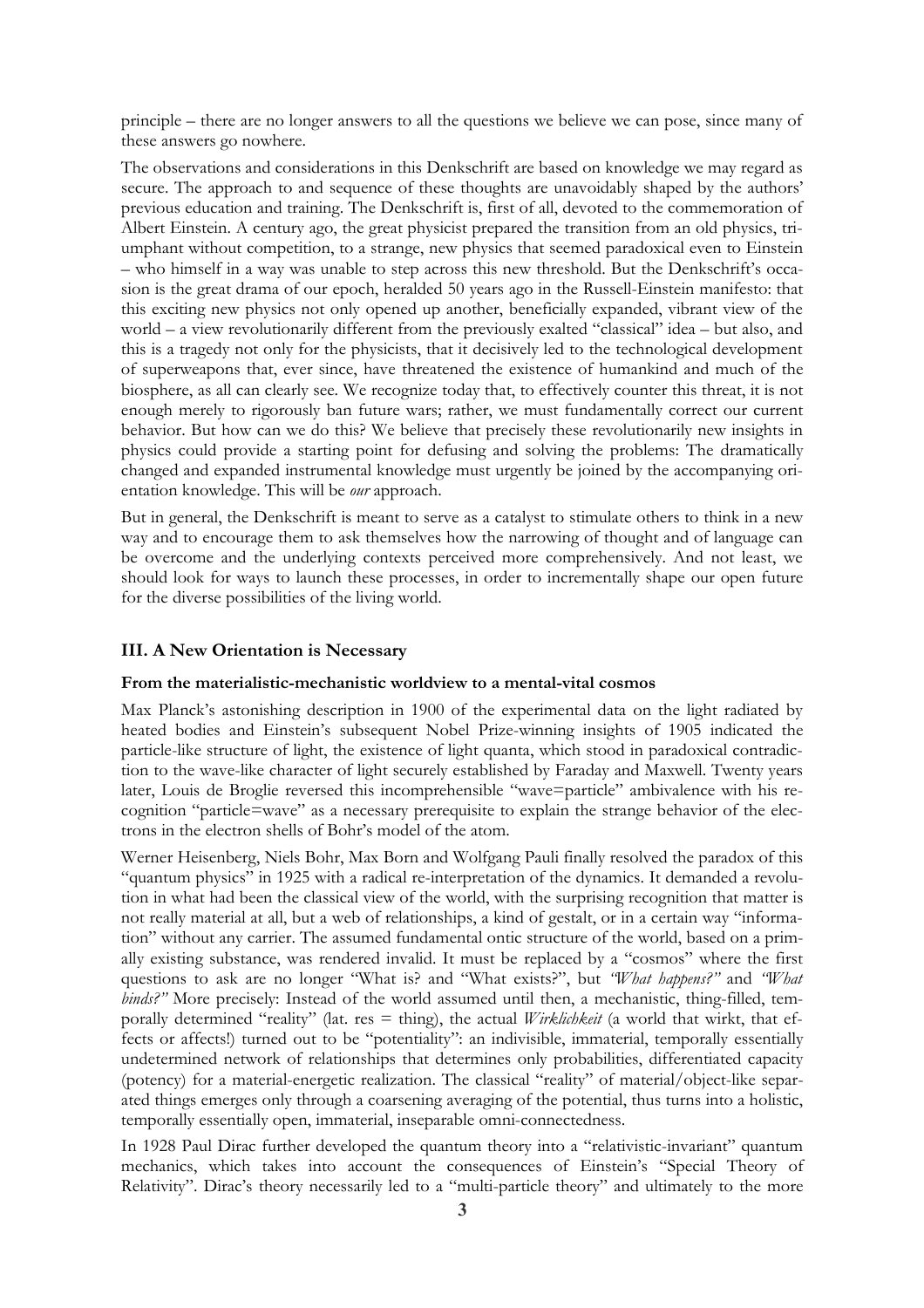comprehensive "quantum field theory". The latter includes processes of the spontaneous creation and annihilation of "particles" (or better of 'haps' as elements of 'happenings'). To the already postulated indeterminism (the temporally essential openness), this added to the relativistic quantum world the new characteristic of a genuine creativity (which is more than an 'evolution', a mere unfolding of a determined future). The combination "open/creative" arouses more associations with living systems than with dead matter, so that "pre-living" seems a suitable abbreviation.

The creative, immaterial, omni-connected constitution of the *Wirklichkeit* in this relativistic-expanded form permits us to grasp the inanimate and the animate world as merely different – namely, on the one hand, statically stable or, on the other, open and statically unstable, but dynamically stabilized – articulations ('haps') of such a "pre-living" cosmos.

Due to its loosening and opening, natural science's new, deeply changed interpretation of the world proves astonishingly suited to build bridges between scientific disciplines otherwise drifting apart and, beyond that, to make possible a close connection to the arts and religions. It prepares the ground for a new, expanded common direction of thought. But there is a far-reaching limitation: The natural sciences, too, must accept that their objectifying epistemic (analytical) knowledge, which they imagined to be exact, is limited in principle, and not merely in the sense of "not yet knowing". The *Wirklichkeit* is not unlimitedly knowable. For this reason, also physics, as the foundation of every natural science, like other disciplines and forms of interpretation, ultimately can speak only in parables and analogies about a *Wirklichkeit* that is fundamentally ungraspable, not object-like, but describable mathematically (in terms of relations). This also means that we always butt up against limits – also in this Denkschrift – past which we can no longer express ourselves with the means of our colloquial speech. It is still the case that the mathematical description of the unmanifested potentiality can be experimentally tested in terms of its consequences for the manifest, thing-like/factual reality. So we are not thrown back to complete chance and what can no longer be calculated. The opening that is expressed in an (infinite) indeterminacy of future realizations is not completely arbitrary, but occurs within fixed tendencies characterized particularly by symmetries in the dynamic relationships implying strict laws of conservation (for example, the conservation of energy in all processes).

The ecological, economic, and cultural crises confronting and seemingly challenging us beyond our capabilities today are the expression of a far-reaching mental crisis in the relationship between us humans and our living world. And this is essentially connected with our refusal to accept – not merely formally, as up to now, but consciously with all its consequences – this discovery of the character of the *Wirklichkeit* in the scientific context, which has been revolutionarily expanded in comparison with the accustomed thing-filled reality. This forces upon us a modesty about what can be known in principle. This reluctance, however, can easily be understood, not only because of this sore loss, but also for practical reasons, because, as it turns out, this expansion of the "inanimate" phenomena remains essentially without graspable consequences in the context of our objectifiable everyday experiences (laser light would be a counter-example). This is why reductionist natural science, with its strict laws and the resulting predictability and manipulability, initially seemed to remain valid without limitations within this limited area of experience and thus to heuristically justify the idea of a materialistic-mechanistic world.

But for the energetically open, animate manifestations of reality, to which human beings also belong, the expansion takes on essential significance expressed precisely in "animation" (in the conventional sense) and can be connected with a "mental" or, expressed somewhat daringly, a "spiritual" dimension. The surprising peculiarity of the phenomenon of life lies in its sensitivity (resulting from unstable balances), which permits it to trace and "receive" the "pre-living" ground of being. This corresponds to a refinement of the accustomed chaos theory (which is also used to interpret what lives), in which chaos, till now conceived as "determinate", is replaced by quantumphysical "fluctuations" (a highly correlated "wiggling"). A "new" thinking requires us to discover behind the apparent laws of nature, which were necessarily strict in the old thinking, precisely this pre-living diversity and openness that we lose in the coarsened, "graspable" oversimplification of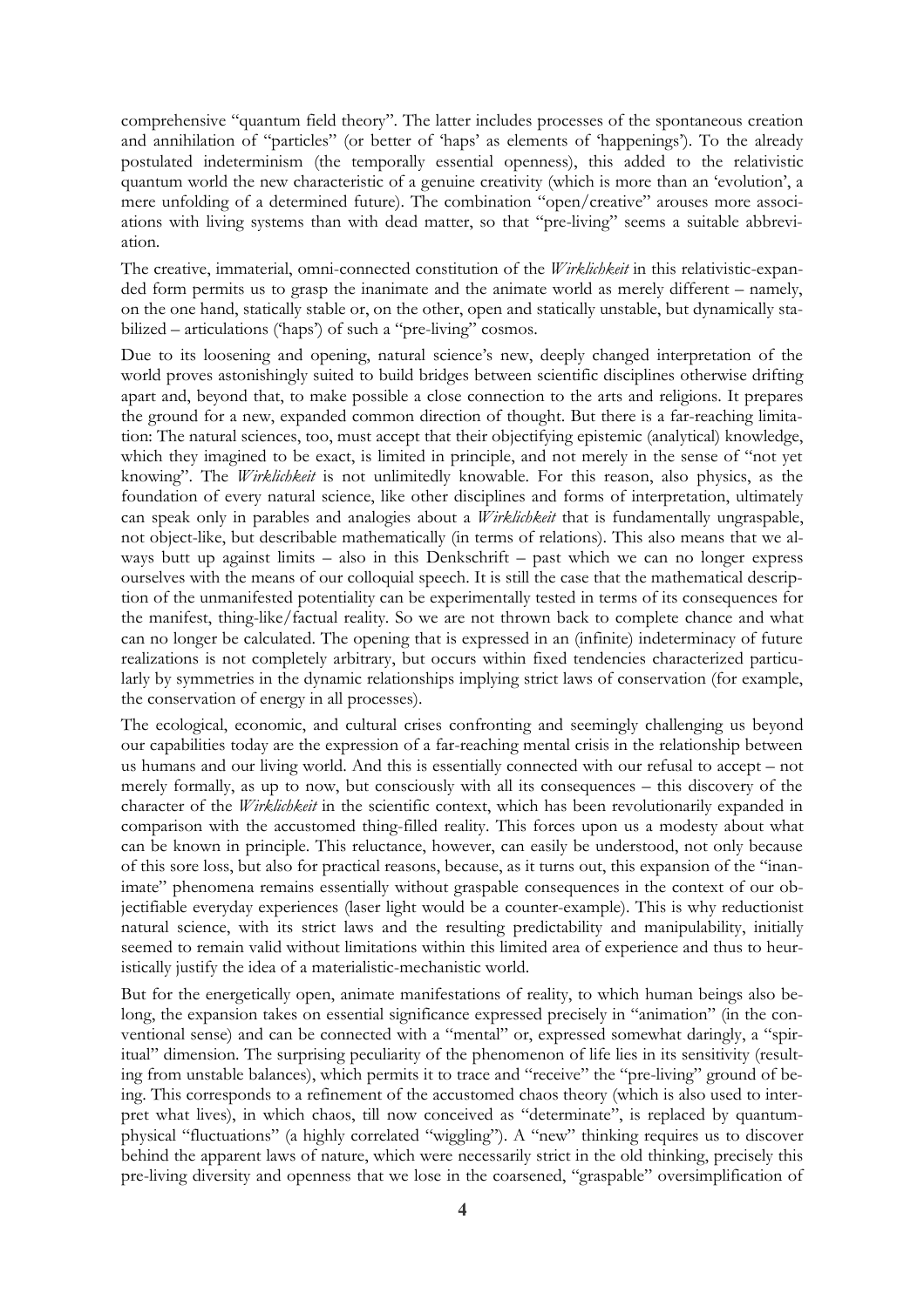statistical averages.

Such a new way of viewing opens up the possibility of believing in a genuine creativity and gift for intentional action in relationship to the community. It provides the basis, on the one hand, for our striving for freedom and the development of individuality, and allows us to be different. And this, on the other hand, without losing the underlying omni-connectedness, which is expressed in a deep-seated tendency to contribute our specially-developed abilities, in cooperation with others and "organismically", to a higher 'whole' – and to do so of our own accord and of our own free will.

#### **Modern scientific knowledge and traditional insights**

The modesty demanded by the new insights teaches us that, in a certain sense, the new natural scientific knowledge and its consequences can hardly be called "revolutionary", as it might appear to many modern people whose patterns of thought are oriented toward important partial aspects of the Enlightenment and the reductionist science based on it. We find this "new knowledge" confirmed in one way or another in the broad spectrum of cultural knowledge, in the diversity and forms of expression of human life in history, and in the broad variance of living and cultural realms. We can thus regard the "new" knowledge presented here as an additional scientific confirmation of the diverse ethical and moral value systems (if we, like many today, have thus far assumed an eternal validity of epistemic science). The necessary immaterial opening of the *Wirklichkeit* can be caught in a "mental" form that, in this description, however, goes beyond the human to include all life.

### **IV. Consequences of Modern Insights for Our World of Experience**

#### **Inadequacies of the materialistic-mechanistic description**

Eight orders of magnitude above the micro-world that articulates itself as "pre-living", in the meso-world of our daily life (whereby "meso" aims to indicate our world of experience's middle position between the micro-world of atoms and the macro-world of the stars), it seems appropriate that a coarsened summary view of the immense number (on the order of magnitude of 1024) of micro-physical processes is aggregated in the 'things' we perceive. In the incoherent and uncorrelated overlaying of all these processes (through mutual compensation of the pre-living), which precisely characterize inanimate nature, this leads in the coarsened average to the accustomed classical, materialistic-mechanistic description. This tempts us to extend the classical description undifferentiately to *all* objects of non-microscopic size (meso- or macroscopic, so that averages are precise enough). This, in fact, is the reason why most people regard quantum physics and its new insights as a phenomenon solely of the micro-world and whose consequences need not concern us in the comparatively huge meso-world of our daily life. But this is generally not permissible when the collections of atoms (or better: 'haps') are not in proximity to their stable (thermodynamic) balance. If they are very far away from these states of balance, especially in proximity to instabilities (chaos points), then the averaging is foiled usually on a number of levels; this makes the immaterial, information-bearing, pre-living connections that dominate the micro-world more or less effective on the meso-level. Instability functions as an enormous amplifying factor. This situation characterizes animate nature as we encounter it in everyday life.

If we – quite riskily – apply this consideration to the human as a living being in the mesosphere, this has far-reaching consequences for our dealings with our living *Wirklichkeit* and for our relationship to our animate and inanimate environment. The individual person, like everything else, is in principle never isolated; his merely seeming smallness is at the same time unlimitedly involved and significant in the omni-connected shared world. The many influences and impulses from other people and our geo-biosphere affect all of our activity, and not only via the bridge of materialenergetic interactions mediated by our senses, but also directly through the immaterial potential connectedness common to all. Our activity in turn equally influences the entire societal structure and changes the constantly dynamically changing potentiality of the living *Wirklichkeit*. The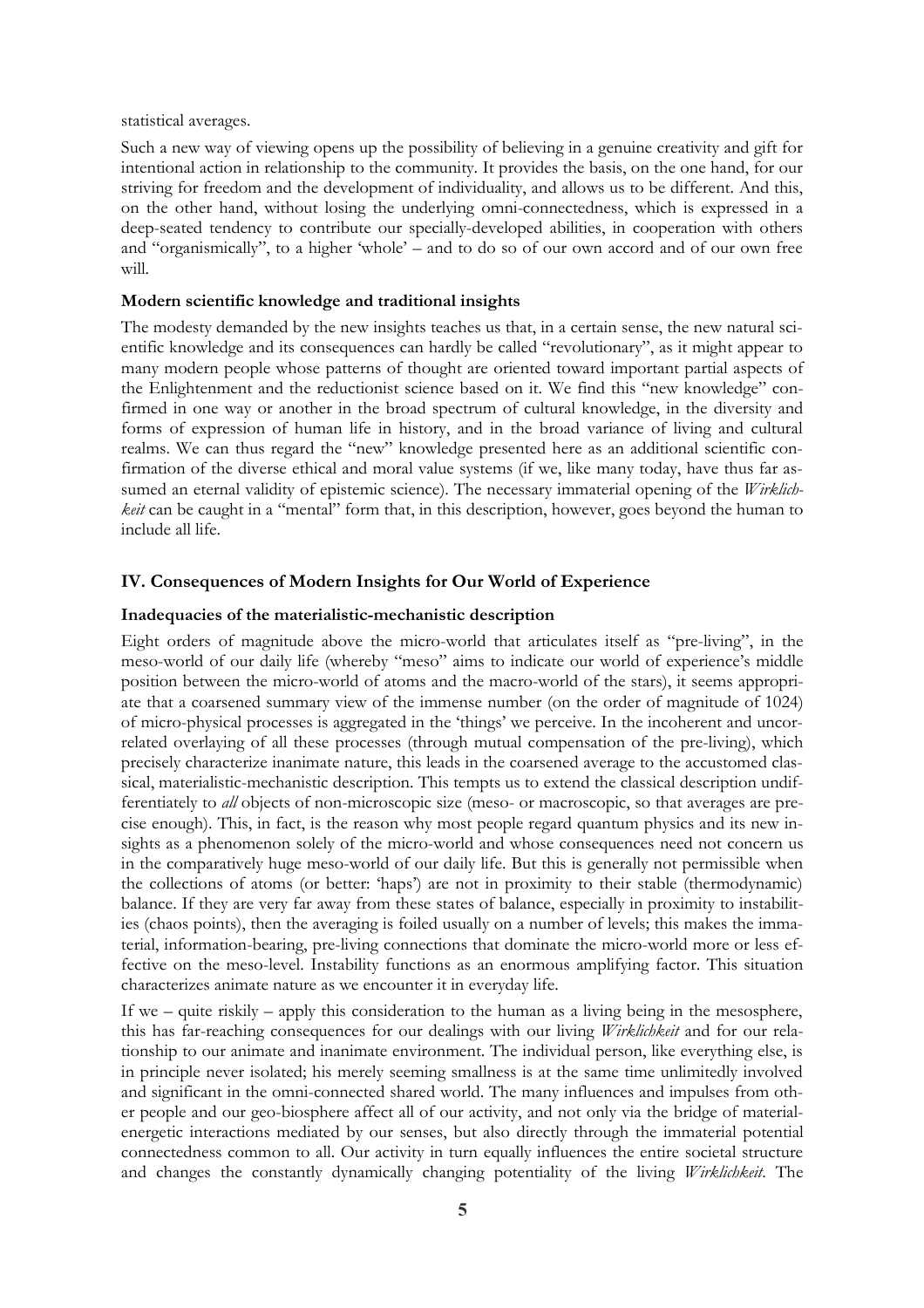uniqueness of the individual is thus a "load-bearing" component of the process of common cultural evolution.

From the many-layered manifestations of the animate world, we can learn how diversity and plurality cooperatively combine in living complexes and develop into higher-dimensional vibrancy. Practically, this leads to greater flexibility, which is thereby a life-serving consequence of cooperative integration and less, if we interpret it in the usual Darwinistic way, the actual cause of successful higher performance of one or more individuals. Here, higher-dimensionality means an extension of different qualities. Humans and human communities with their cultural and societal worlds of ideas, their creative processes, and their lively exchange are a special, deeply connected sphere of the animate world. Making such comparisons is not 'biologism' in the old sense, which still carries the meaning of determinism and mindlessness, since the pre-life level is an essential aspect of everything, including the thing-like 'reality' that is usually grasped as "dead". The proximity to a mechanistically narrowed naturalism may create misunderstandings, but the new insights require us to reach a more comprehensive understanding of our *Wirklichkeit* in a fundamentally new way of thinking in which we humans, too, understand ourselves as threads in the fabric of life, without thereby having to sacrifice any of our special qualities.

In contrast to the strictly closed systems, like those that can be constructed especially in the area of the inanimate, in which (in accordance with the Second Law of Thermodynamics) "what is more probable will more probably occur in the future", our new insights teach us – and the existence of the animate clearly shows us: in the temporal development of an open world in which partial systems are dynamically maintained in unstable balances by the constant addition of (tappable) energy (better: exergy or syntropy = negative entropy), "the improbable must no longer remain improbable". Here, self-organization opens up an unlimited field of possibilities. Life can thus develop in unexpected, ever richer, ever more complex forms. Pre-life then organizes itself in the diversity of a "higher" bio-ecological vibrancy, such as we encounter 'life' in the mesosphere of our daily life.

The insights into the micro-world suggest an interpretation of the world that leads us beyond the materialistic-mechanistic worldview. For this reason, the significance and orientation of the natural sciences must be fundamentally reconsidered and redetermined. The new insight leads from a substantialist view (primarily shaped by static substance) that claims to find definite initial causes, to a thinking that (in an "embryonal" sense) takes living, creative relationships as its starting point. These insights, which other sciences, too, have meanwhile adopted, put into question the meaning of 'science' as being taken for granted until now. This also suggests a new political use for the sciences. The needed transformation of the sciences and their structures of knowledge fundamentally require the dialogue between all cultures and religions.

# **Roots of an ethic**

This newly-gained (but already old) knowledge of the world shows us a new ethic that opens up a new future for a more comprehensive new "naturalistic" worldview and a less isolated view of humankind. A "naturalism", as many skeptically suspect, but new in a deeply connected, open, and non-reductionist sense and in a creative, continuously newly unfolding way. Here, humankind – like nature – is not merely a "biomachine", but in the deepest sense embedded in a "creaturely" way in a process of life that genuinely differentiates and constantly develops.

The dualism between matter and mind is thereby rendered obsolete. The alternative in the 19th century was between a "positivistic explanation of nature" and a "Christian Creator-God and world ruler". In both systems, humankind was contrasted with nature, which he could and was permitted to subjugate, whether justified by divine destiny or by evolutionary superiority. We leave this false alternative behind us, clearly also in the sense of the new access to a consciousness of omni-connectedness, a consciousness that the natural sciences open up for a non-dualistic view of the world. This makes it possible to recognize humanity in fundamental commonality with the rest of nature, without thereby falling into a conventional naturalism or simply invoking cosmologies that may have corresponded with the worldviews and ways of life of cultures that remain close to nature.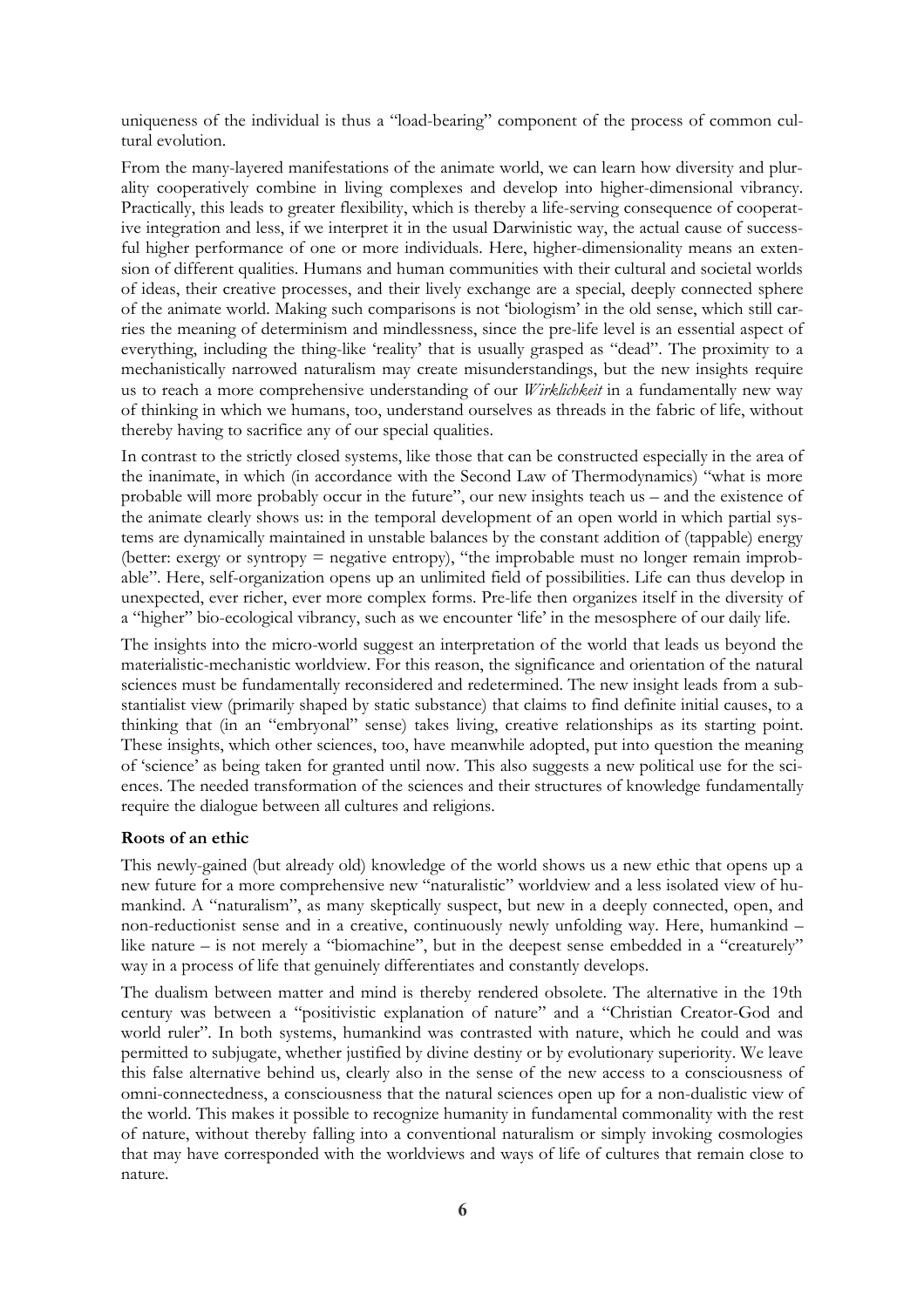We have every reason to ask: How is the diverse human capacity (potential) of the senses, feelings, reason, action, and good sense to be understood and implemented in reality, the "graspable" *Wirklichkeit?* We are able to use our reason to judge our surroundings from a distance, to recognize chains of effect, and to draw conclusions about future situations and to intervene with our action. Only humans can act in accordance with a previously devised plan and with the aim of specific, self-chosen goals using calculated means – we can mentally leap over whole chains without having to expose ourselves directly to the risks we provoke. Action in this sense does not exist in nature, as conventionally understood. We humans can not only make use of these abilities to take precautions to protect ourselves; we can also set our own goals in the world that supports and threatens us. For a long time, we have known and tested far too little whether civilizational goals are compatible with the conditions of the world around us. The geo-biosphere's balancing paths play out over time periods and in processes of change that are respectively very long and extremely complex for us humans. To the degree that our reason has provided us with tools and strategies for such far-reaching and consequential action, we humans have stepped outside of the very dense interactions in which the rest of nature lives in an unceasing interplay of changes. How can we, as a species in its many different communities and societies, behave toward the rest of the world so that we act responsibly for our own development and that of the geo-biosphere?

We rightly speak of human freedom. But how should we understand this freedom, if it is not the foolish freedom to do the wrong thing? How can we protect ourselves and, with us, the world, once we have taken a step outside of the network of conditions of co-evolution? One answer is doubtless that we use our ability to understand not only to be able to do ever more, but to learn to understand ever more comprehensively and more attentively the many conditions of the world in which we intervene with our power and the endless number of interactions between these conditions. Up till now, however, we have used our knowledge primarily to push our ability to do things ever further and supposedly less dangerously. But it is not just a matter of recognizing and avoiding this mistake.

Where the sciences, too, explain our dependencies and commonalities with the conditions of the earth as a site for life, gratitude can grow as the sustaining possibility for us and can train our sense of commonality. This gratitude expresses itself in joy at "being alive" in life. Another answer is thus needed. Here we need to go beyond reason and, to redress its imbalances, to make use of our capacity for good sense. Good sense is humankind's mental organ for perceiving relationships complexly and for including and placing ourselves in them. If reason tries to fulfill the demand for precision, good sense proceeds with value judgments from the demand for relevance. Good sense tells us that we have freedom and are not simply bound in relationships. But in good sense it is equally clear that, in the realm of freedom, we need a specific form not only for using the world around us, but also for feeling it and answering it. This is love. With our interventions in the world, we answer our coexistence with everything else, on the one hand, and our freedom, on the other. Grasping our own existence as an answer and as a commonality out of human freedom is the feeling of love and the dedication to responsibility.

A fundamental ethic thus roots in the conditions of being human, the "conditio humana" itself. We develop binding rules out of our knowledge and our always new decisions under changing conditions. But this ethic is not normative in origin. Nor is it primarily negatively limiting; rather, it understands itself as the specifically human answers to the world's invitations. This is also the original wisdom that all religions give their own expression to. The specific way that humans have of viewing the world and of connecting with it is thus also a precious, irreplaceable contribution to evolution, to the way of the world. A world consciousness. That is why we should preserve the world also for humankind; bio-ecologically, the world would doubtless continue to bring forth ever new developments even without us; but human perception and interpretation opens up a new dimension, a mental-cultural sphere all its own.

### **V. Man and Society in Confrontation with Expanded Reality**

The mechanistic-deterministic worldview of classical physics, with its rigid ideas and reductive way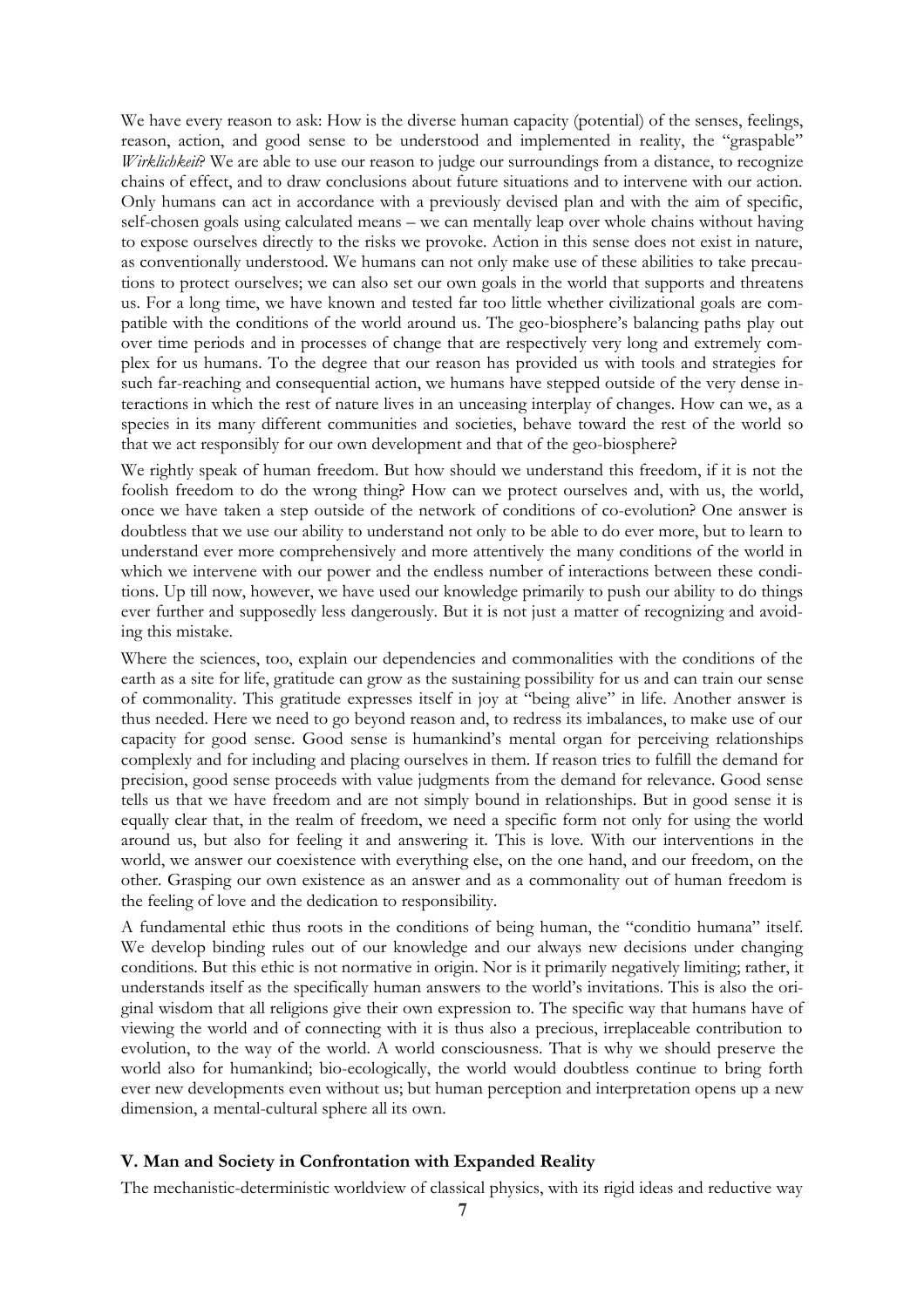of thinking, was adopted as paradigmatic for much of Western scientific and political-strategic thinking.

This world of thought did not begin with classical Newtonian physics, but for the first time it found its supposedly rational, inspectable legitimation in it – and continues to justify itself in this way to this day. The power strategies – behind which a narrow, centralistic worldview stives to homogenize the world of thought – escalated as early as the 15th century to historically unprecedented dominance in the Western/European powers' colonization of almost the entire known world. This was followed by the one-sided monopolization of the mental, living, and material resources of our earth by the European-molded power centers of this earth. The progressing uniformity of all ideas of value and affluence, habits of consumption and economic strategies on the pattern of a Western/American/European knowledge society is still legitimated by a way of thinking that argues for a rational objectifiability of the *Wirklichkeit* on the basis of secured scientific foundations. Where conflicts arise, a lack of instrumental knowledge is diagnosed and compensatory delivery is prescribed. The foundations of this orientation are seldom questioned, though there is reason enough to do so.

The old principles of centralistic control, violently taking control of others, and ruthlessly pursuing ends, which classical physics so successfully carried out in dealing with inanimate nature, shape the prevailing image of what humans are and of the homogeneous nation-state as well as ideas of good sense and people's perception, the relationship to the arts, and the demands placed on logic. This reductive way of thinking manifests itself in the alleged limitation of human knowledge and judgment to exclusively cognitive competences. While the creativity of the unconscious is denied, the treasures of prelingual experience remain unused for individual development, and powerful emotional barriers can continue to exist.

Accordingly, modern societies are actually in a cold war against diversity and change, difference and integration, open development and movements to balance through risks and opportunities; a cold war against everything that is the source of living evolution in nature – down to the "pre-living" ground that sustains us and all of life.

The materialistic-mechanistic description was undifferentiatedly imposed upon the organismically structured forms and complexes of life (though initially with the exception of humankind, "created in the image of God", or of a specially chosen group of people, among whom one counted oneself) in order to produce the fiction, so long successful in the inanimate world, of a controllable reality (which required not only a projection, but also a deformation); but this must screen out precisely the essence of the animate world. But the modern view is that life is not simply a machine, not even roughly speaking.

Additionally, modern physics, through the new technologies it made possible, was the trigger for many of the developments now threatening us. The instrumental knowledge resulting from it was used to secure the old orientations. The orientations newly emerging were screened out and hardly taken note of. The old strategies have taken us into a development hostile and antagonistic to life, into an opposition between cultures and religions and between economic regions and centers of political power. One of the clearest expressions of this is in the intrinsic momentum of today's economy, whose powerful representatives proclaim a fatalistic *"There is no alternative!"* in analogy to the strict determinism of the old mechanistic worldview and the image of humanity that accompanies it. Economic-monetary centralization and a dangerous gap in living standards and in access to public goods (water, energy, information, etc.) go hand in hand with political and civil-societal instabilities and escalating potentials for conflict.

The potential of the ecological danger facing humanity in the 21st and later centuries – the destabilization of the biosphere and the destruction of closed circulatory processes, including the exploitation of existing natural resources – is probably history's greatest challenge to the organization and preservation of global reserves. The increasing risks of violent military and structural conflicts on all social, economic, and spatial levels deeply threaten the ability of human communities to act and cooperate. Conflicts over the distribution of affluence, access to public goods, and the rights of individuals and communities endanger the fundamental structures of humanity's cohe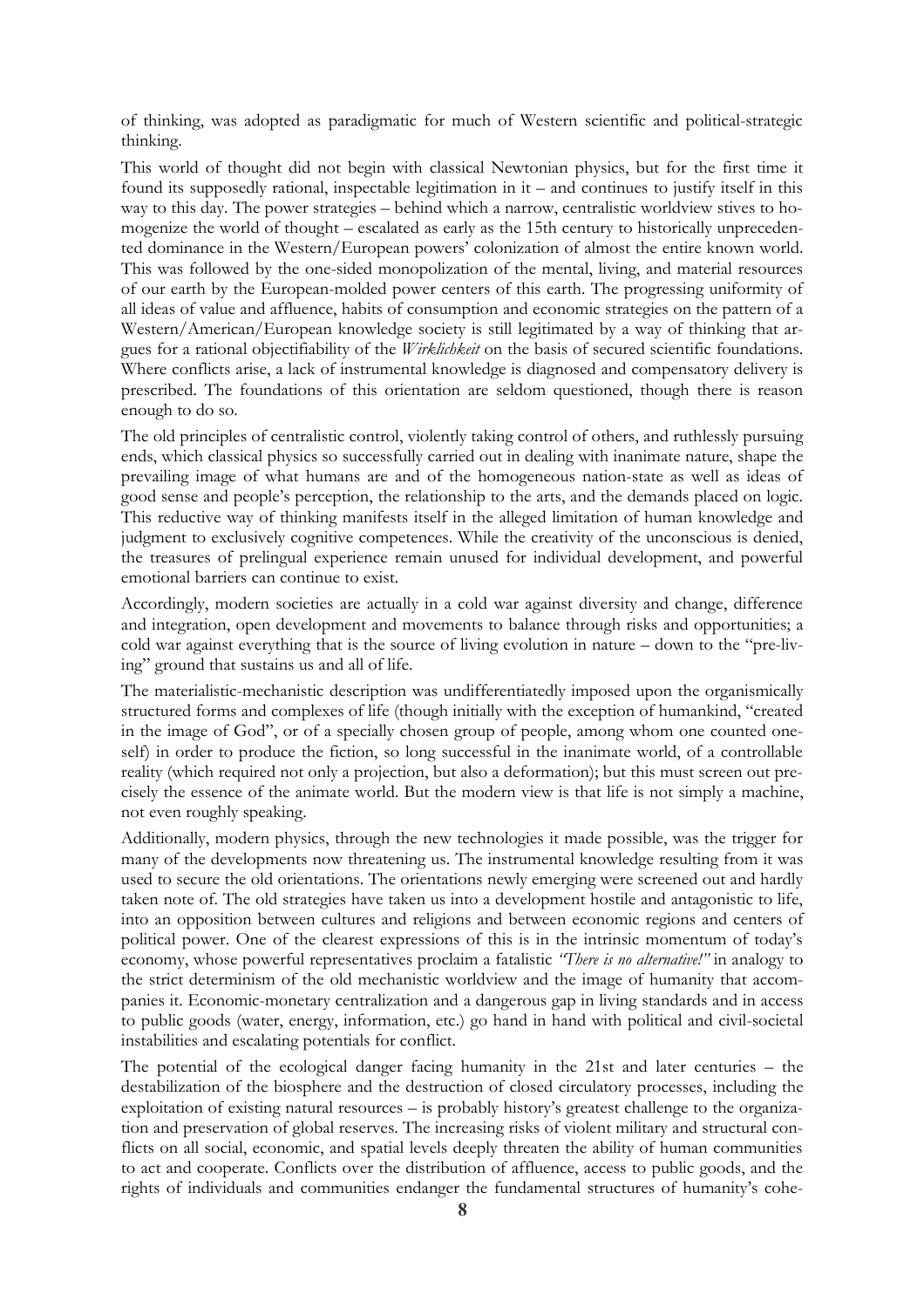sion and developmental potential. Ignored in all of these areas are the many possibilities of a living world that, in creative processes of a continuous differentiation and simultaneous or successful integration of differences (a positive-sum game), grow into an organismic, diverse form of life in which the whole is more than the sum of the parts. Which means: *"Many other worlds are possible – the future is essentially open".*

Quantum physics – and not only it – challenges us to fundamentally emancipate our currently rigidified thinking so that flexible relationships can take its place. This will lead to a loosening and gentle dissolution of the monostructural, centralistic constructions that are the primary forms of expression of the materialistic-mechanistic worldview. Precisely this clinging to outmoded, rigid ideas and modes of thoughts, against the living background of the *Wirklichkeit*, is what produces the great problems and catastrophes today and, in a vicious circle, prevents simple solutions. Because the instruments available in the vicious circle are not adequate or suitable for breaking it apart. The one-sidedly selectionist interpretation of evolution (as a culling at the "end of the pipe") and the existing conceptions of homogeneous nation-states collapse in the absence of mechanistic assumptions. The annihilation of all other values through the mechanism of the markets, where the strength of power (especially material-physical and structural power) demands absolute priority over development and justice, loses its liberal justification.

Continuous change is a characteristic of cultural evolution and equally a criterion of cultural sustainability. If this element is lacking, a cultural model's rigidification to the point of collapse can be predicted. If culture-internal structures tightly bind the ability to change and to engage in a cultural evolutionary process to economic systems that are primarily attached to material prerequisites, then further cultural development can take place only within the limits of the material world. When these limits are reached, the result is cultural-evolutionary standstill. The only way to prevent this then consists in subordinating the respective economic model to the culture again: the economy must be made an instrument of the culture again, instead of having the economy instrumentalize culture to exploit the world. When this has takes place, then the economy can be changed and dematerialized to a greater extent. The quantitative economic growth of the industrial states has been linear (not exponential) for decades, so that growth rates have tended toward zero. Only a qualitative change can thus lead to new development and new employment.

# **VI. Challenges for Our Thinking and Acting**

# **Overcoming the separation between man and nature**

We must learn that, like everything else, we are not only parts of this wonderful earthly geo-biosphere, but also participants and partners, inseparably connected with it. This is also true for nature in the usual sense, which we disconnect from us and call our surroundings, materialistically perceiving in it only the provider and disposer of material and energy for human purposes. In the face of this constricted context, we must abandon certain narrow and mechanistic strategies, reductions, and averaging, replacing them with mobility, openness, and empathy, in order to provide space for creativity and action for all. This will open for us a cornucopia of creative vitality, integrated through organismic cooperation. It provides the basis for an ever more vital and more diversely connected, powerfully innovative evolution. It is creativity, genuine in principle, in a temporally essentially open world that here bursts the seemingly indissoluble fetters and opens up an immense variety of successful styles of living. An ever more vibrant being takes the place of a rigidified affluence of possession; and the individual gains growing openness in his intense partnership and his supra-temporal, supra-spatial embeddedness in the living association of the earth. This dynamic interplay between people and their living world creates a true well-being, fostering and challenging the individual in his whole being.

We should joyfully accept this partnership in the living world and responsibly act upon it in full consciousness, in the sense of "making what lives more alive" (which is ultimately what "sustainability" means).

The phenomenon of life draws its capability for continuous creative differentiation from its "pre-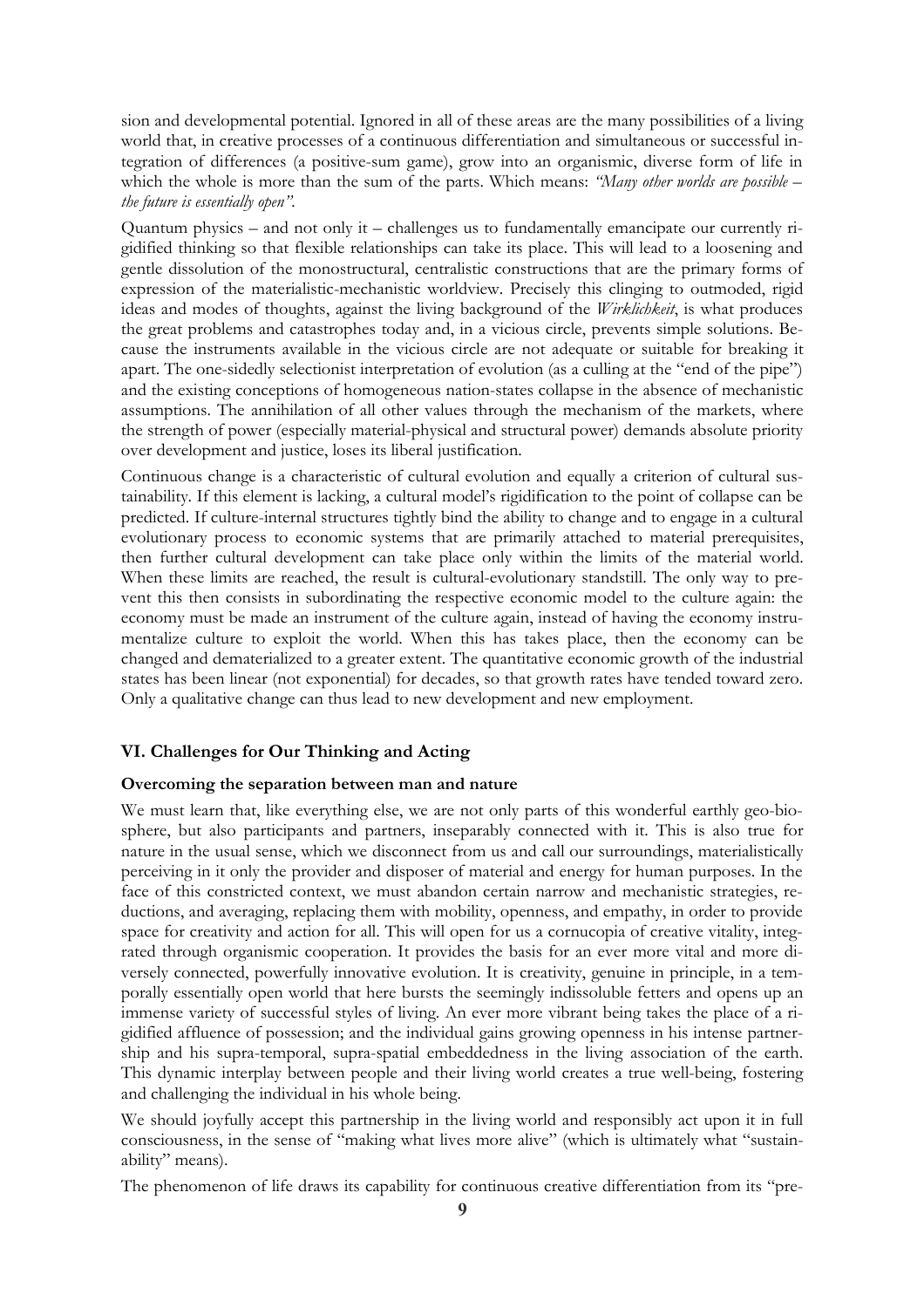living" (microphysically cognizable) primal ground, whose "information" rises, amplified through instabilities, into the meso-sphere of higher vitality, there creatively developing in richer and more intense form. Bio- and cultural-ecological diversity, with its developmental forms, i.e., its processes of change and balance, ultimately results from this context.

This must and can lead to a new kind of thinking that connects the fullness of our perceptual ability and mental movements and acknowledges both conscious and unconscious motives for human action. This indicates a new evolutionary level on which a complex perception of reality creates the foundation of our thinking, feeling, and acting. In this way, we can change our goals and strategies into patterns and movements of adapted effect.

### **Cooperative integration in a common "game"**

Our ecological, economic, cultural, social, and personal relationships with each other and with the complex geo-biosphere will change under the influence of a truly newly connected, decentralizedcooperative thinking and express itself in new activity that can effectively stand up to our world's thus far increasing strategies of crisis and threat.

The patterns of organization and strategies of living structures and bio-complexes, grown in interaction with the moving living complex of our world and dynamically adapted and "tested" over billions of years, show us accesses and forms of behavior to organize a decentralized-dynamic, multi-celled, namely organismic interplay of living entirety on earth. The complementary and organismic interplay of what is diversely differentiated and continuously changing offers a recurring, strategically successful basis for a cooperative-constructive com-petition (a seeking of solutions together) – for a positive-sum game.

Here we consciously use the open term "game", which balances conditions and possibilities in alternating steps, in place of "system", which, despite all cybernetic refinements, still presupposes rigid structures, rather than truly flowing balances, i.e., vibrancy. For this reason, the heterogeneity of people's and cultures' needs, the variety of their traditions and historical agreements, their rituals and forms of play, but also their hierarchies and ideas of power, must be reflected in our systems of exchange, means of production, and strategies, as well as in the rules of com-petition and recognition. For, as a secondary life-serving consequence, the larger the pool, the greater the adaptability. The more diverse the spectrum of cultural manifestations and the more diverse the potential to adapt to changing conditions, the greater the spectrum of prospects for solutions and modes of adaptation.

Ecological and cultural diversity promotes the evolution of styles of living open to the future in communities fit for the future. To this end, we urgently need a further and also new development of the legal framework that ensures fair rules of the game and that is subject to civil societal feedback in constant discourse. The one-sided dynamic of capital, which is expressed in shifting private costs onto nature and society, must be strongly counteracted to rebalance through such agreements about the common "game". The goal of future justice and responsibility – the goal of sustainability – must be structure-bearing and strategy-forming for cultural, social, and economic policy.

To combine diversity and vitality into the driving force of a creative process of differentiation experiencable in daily life, we must create a dynamic system, changeable through interaction, of dialogue and exchange. Namely, dialogue and exchange are needed with those who are different and with those who are socially excluded, and must be installed and constantly dynamically adapted in particular in the institutional and spatial overlappings between the cultures in all strata of life and subjected to a constant dynamic adaptation. In this way, tension and conflict can be dynamically cushioned, balanced, and shifted toward moving discourse. In mutual recognition of and familiarization with the other and by understanding how to decipher the differences in languages and forms of behavior, we can discover new accesses to the *Wirklichkeit* that are adjusted to each other, and we can develop strategies and forms of organization to work together to balance interests.

# **Decentralization and creative exchange among people**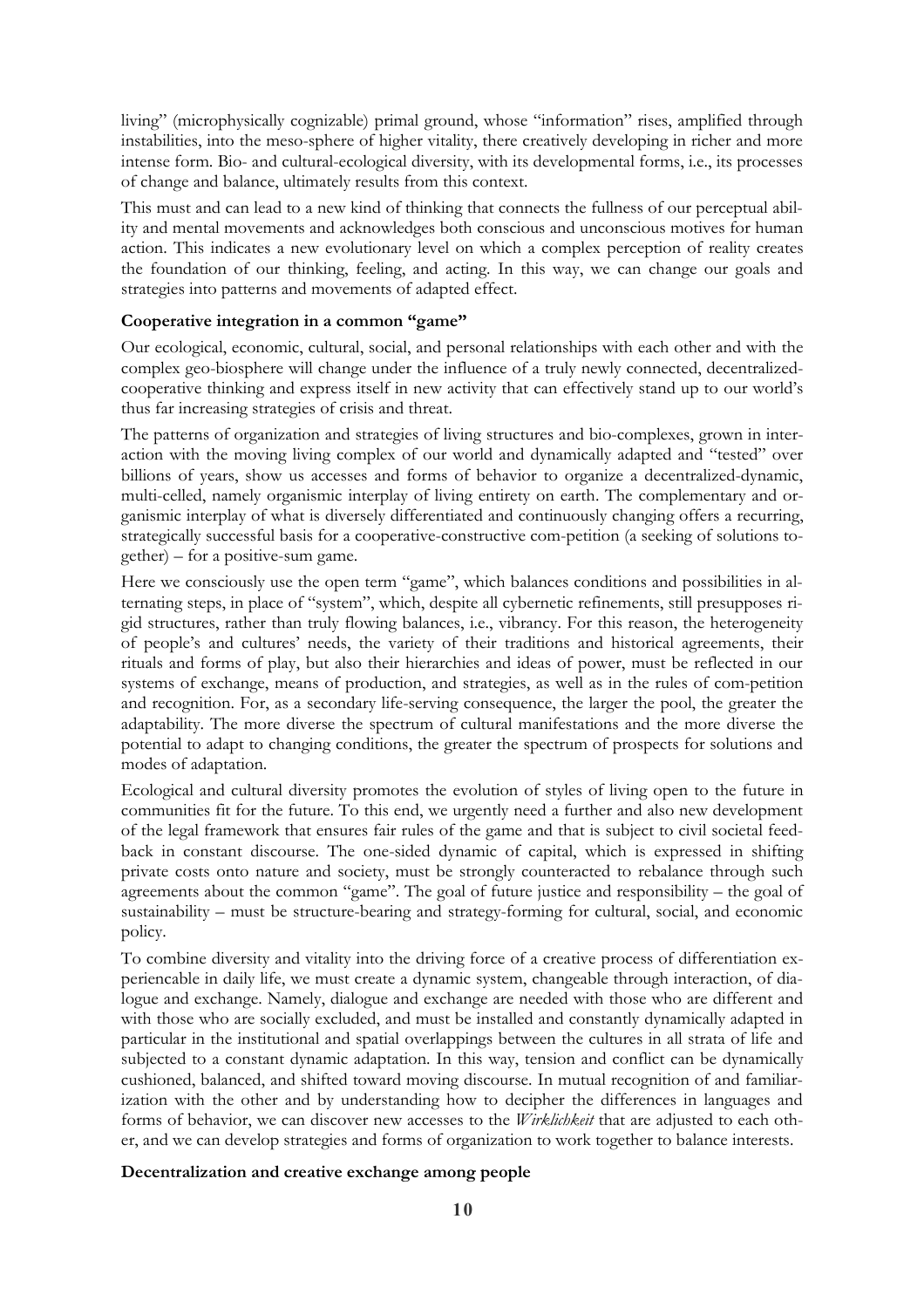One key to ensuring the supply of goods needed for life and the structural and institutional preconditions for socio-economic exchange is integrative cooperation between the plurality of economic exchange strategies among people, communities, and their natural environment, as well as the pattern of distribution in production, use, and supply. The development of new, decentralized and polycentric patterns of production and supply here take on special relevance, indeed priority, especially where the new orderings of the end of the twentieth century have solidified even more.

Regionally, locally, and in neighborhoods, the creative productive power must be able to unfold in familiar surroundings its life-preserving effects, which secure people and their communities independence, pride, and suitable ways of life. Economics must measure up to its local and regional socio-cultural relations, strategies, traditions, and needs if it is to do justice to needs and be sustainable, rather than falling into artificial homogenization and rigidity, which are the source of the increasing potential for danger. To this end, the greatest possible degree of decentralized supply sovereignty and subsistence must be achieved. Here, too, the cooperative interplay of market, state, and civil forces must function in cooperative integration. An essential precondition for this is an optimal and flexible complementarity between plural economies of local, regional, and continental importance, in synergy with intercontinental supply infrastructures for goods and services produced in a global division of labor. Efficiencies must also be socio-economically thought through; to be truly sustainable, direct and indirect ecological efficiencies must integrate temporal and spatial changes and differences. Social, economic, and political processes must thereby be decelerated in order to enable regeneration, reflection, and pro-activeness in all areas and to permit an adequate dynamic stabilization.

Constraints exist only in the material limits of our site of life, the earth; the mental-cultural realm can grow with us without limits.

### **Man and earth**

Within the material limitations of our earth, we are especially dependent on and obligated to each other. The material framework conditions and the accessibility of sources and sinks in earthly nature, along with their cycles of regeneration, essentially determine the common goods.

People's coexistence with each other and with our natural environment becomes practical in the commons. Use and providing for the future must form a unity in the commons. They obligate society to a caretaking recognition of the conditions and possibilities and to a grateful respect for the other person. In the commons, people learn mutual consultation instead of hierarchical dictation; and they learn a common responsibility for the life surrounding them. Spatially and temporally, the earth's ecological foundation has the character of a community. It must not be centrally administrated or monopolized, whether privately, by the state, or on the supra-state level. It inherently belongs together, which is expressed in coexistence and interaction as well as in the balanced interplay between the connected and the permeable. That there is a tendency today for big capital to monopolize common goods must not mislead us into accepting this tendency as impossible to overcome. We humans must change our thinking in order to make use of imaginative possibilities in our activity, rather than arrogantly enforcing ecologically impossible preconditions by violence. Everyone has the same share in the totality of the common foundation of life, the earth; and where he lives and works, he has a trustee's duty – on all levels from the local to the intercontinental – toward the global common goods.

Whereby the ecological-material preconditions on earth differ greatly for different people and different cultures and are subject to great spatial and temporal changes. In the same way, the ecological embeddedness of people and cultures spans spaces and times and cannot be treated in either geographic or historical isolation. Ultimately, everyone is subject to the effects of all the interventions in the geo-biosphere. Against their intention, the global economic strategies have made this consequence evident. Historically, the colonial powers claimed the living spaces around the earth as their own. Their grandiose failure toward the commonality of the earth prepared a global homogenization of models of well-being and lifestyles, ways of thinking and forms of cultural exchange. Their current successors must now accept as fact the politically and economically falsely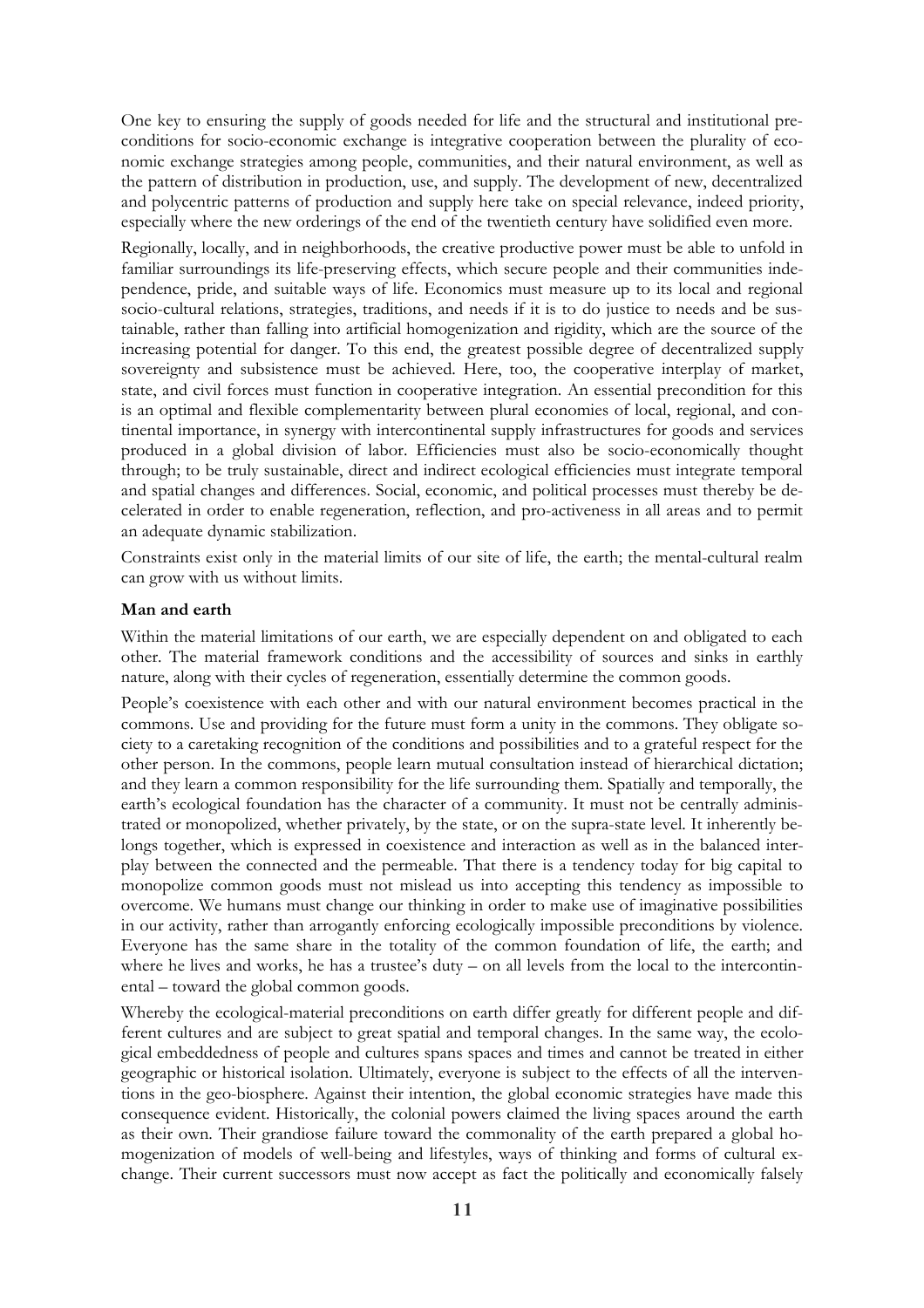forced unity of the world (through the reduction of the diversity of culturally different economic and social strategies and forms of organization). But such acknowledgment cannot be oriented toward the special interests of partial actors and groups in the framework of the globalization strategies prevailing today; it must grow out of our interconnected dependence on our common site of life, the planet earth. On it, we can develop in difference worth living only in common responsibility for our foundations of life and mutual dependencies and by emancipating ourselves from misguided strivings for homogeneity. The historical separations of humanity and its cultural realms in local and regional units are suspended by these ruthless interventions in the general geobiosphere. This is happening in reality, while the new thinking in quantum mechanics is teaching us to always see the overarching contexts of what is separated.

But under these conditions, how can all people have the possibility of a share in the fullness of the entire earth, not only in their duty, but also in accordance with their contribution and their needs? Here, partnership means sharing the earth's and humanity's material and immaterial potentials for development and common goods.

To ensure global supply, with justice toward people and communities, com-petition – cooperative rivalry – can develop constructively and protectively only through innovation and creative productivity (but not in material tests of strength) through the use of the dynamic forces of a cooperative-dialogical interaction between the earth's cultures and people. The full, cooperative possibility for development of people and of their own particular potential in activity and work must thereby stand in the center of individual and common interest. Only in this way can a truly strengthening connection between the personal and the communal be achieved. The creative-inventive potential that is expressed in the individual particularity of one's own path increases the stock of ideas and developments for a variety of styles of living and of new and further developments of what already exists; it is thus of irreplaceable value.

In this way, the high productive potential of human creative activity is realized, also economically, in a positive-sum game that enriches all.

# **The future grows from dynamic diversity**

The knowledge of cultural diversity, the fullness of our continuously growing treasure of information and creativity, and the diversity of different ethnic groups' and nations' accesses to reality are common goods to be protected, though in their own special way. We want to reach a state in which we no longer administer scarcity with ever more compulsive strategies, but in which we shape a diverse future in consciousness of the possible fullness. Where today we continue to narrow our freedom of action, being human in the truest sense can grow out of cooperative interplay in the diverse commonality of cultures, people, and styles of living.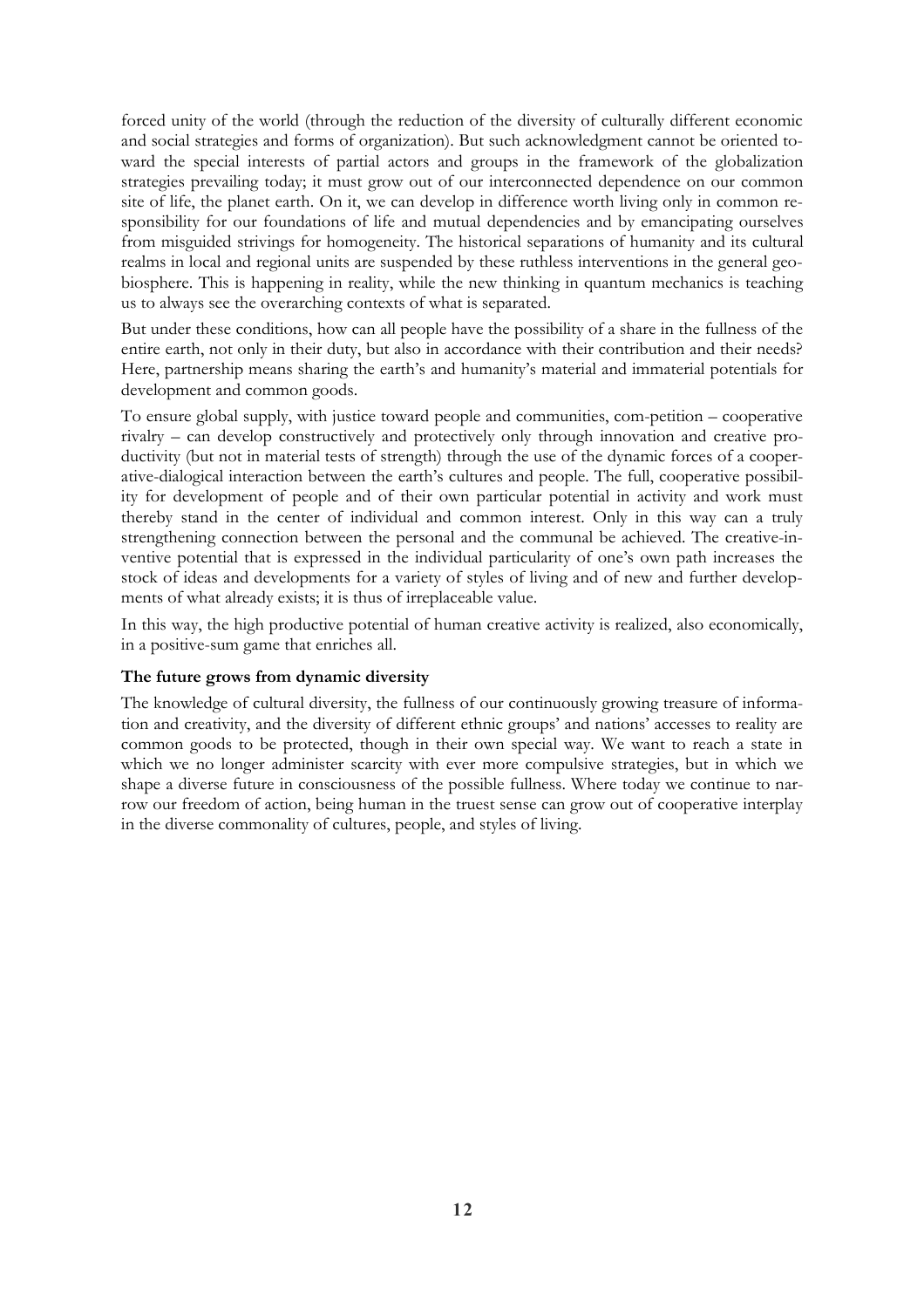# **VII. What Can We Learn From This and What Can We Do?**

#### **Deepening consciousness**

The fatalism of an ever narrower mechanistic thinking turns out to be ideology. The mentally-living Wirklichkeit is inherently open; it proves to be more complex and dynamic, more creative and playful. In this way, in the 21st century, new paths are opening up to expand our perception of the Wirklichkeit and to let us recognize our own life, our individual path, and our creative power as meaningful, connected, and important for the future.

For science, this is not only an increase in instrumental knowledge, but essentially also a deepening orienting knowledge. Because of its direct, deeper insight, we humans know or intuit our complete, sensitive embedding in the geo-biosphere that supports us and our responsibility and duties toward present and future life. Orienting knowledge must be followed by a new instrumental knowledge that flexibly, changeably, and adaptively promotes the evolution of life. The organization and ensuring of changeable patterns of decentralized supply and governance structures can learn a great deal from the interplay of ecological complexes, which the living nature of earth, tested for billions of years, demonstrates. Here, the constructive and evolutionarily dynamizing interplay between a great number of different strategies, material circulations, and forms of life can be vitally learned. Here is an important transdisciplinary and intercultural task for science, for thinking, and for human society.

The "new" thinking must be broader and more open, just as epistemic knowledge had to broaden and open up to be able to constructively take up modern scientific insights. In engaged dialogue, we are accustomed to going beyond the limits of our accustomed thought without leaving our interlocutor behind in incomprehension. So there is no doubt: A new thinking can start only from truly individual people, from homo sapiens in his full, emotional and mental constitution. It demands a deepening of our consciousness. It is not so much inability in principle, but rather loneliness and smoldering fear that prevent people from exploring their own consciousness. Today, few people speak of the mental/emotional poverty of people in the highly-developed, industrialized countries, who no longer find time for themselves in the bustle of daily life and who seek to suppress awareness of their spiritual neediness through increased material consumption and expanding security measures against external dangers. While in many parts of the world, the inventive energies of people must be liberated from the constraints of rigidified communities and cultural dogmas, modern individualism, which historically made individuality possible, is degenerating into a dismal isolation and fragmentation of the commonality.

But how should this process of people's self-alienation be halted, and how should their self-confidence and self-trust be strengthened? How can an enlivening of our life forces overcome the fear of change, which has already become a fear of life? We urgently need vibrant examples. These are not only teachers or spiritual leaders to guide other people on specific paths; rather, all of us are also insightful people who can remind each other of the capability inherent in us that has already been successfully lived in many lives since primeval times. It is only waiting to be re-awakened and to become creatively effective through us. As a species, we can avail ourselves of it in a common dialogue and a learning culture of mutuality.

The societal institutions to support these life stances must grow out of and be strengthened by this shared conviction. In comprehensive treaties, the constitutions of democratic societies, the suprastate agreements of the peoples of the world, the core messages of all world religions and cultures, and also in the new global, civil-society initiatives (like the Earth Charter), we find attempts to put these commonalities into words. Different are only the languages in which it is expressed and the parables used to illustrate it. Their diversity produces the differences and uniqueness of their approaches and situations. And this expresses itself also in different interpretations. But they are not incompatible in their contradictions; rather, they reflect above all the inadequacy of conceptual languages and our limited ability to learn from and with each other.

### **Freedom and participation**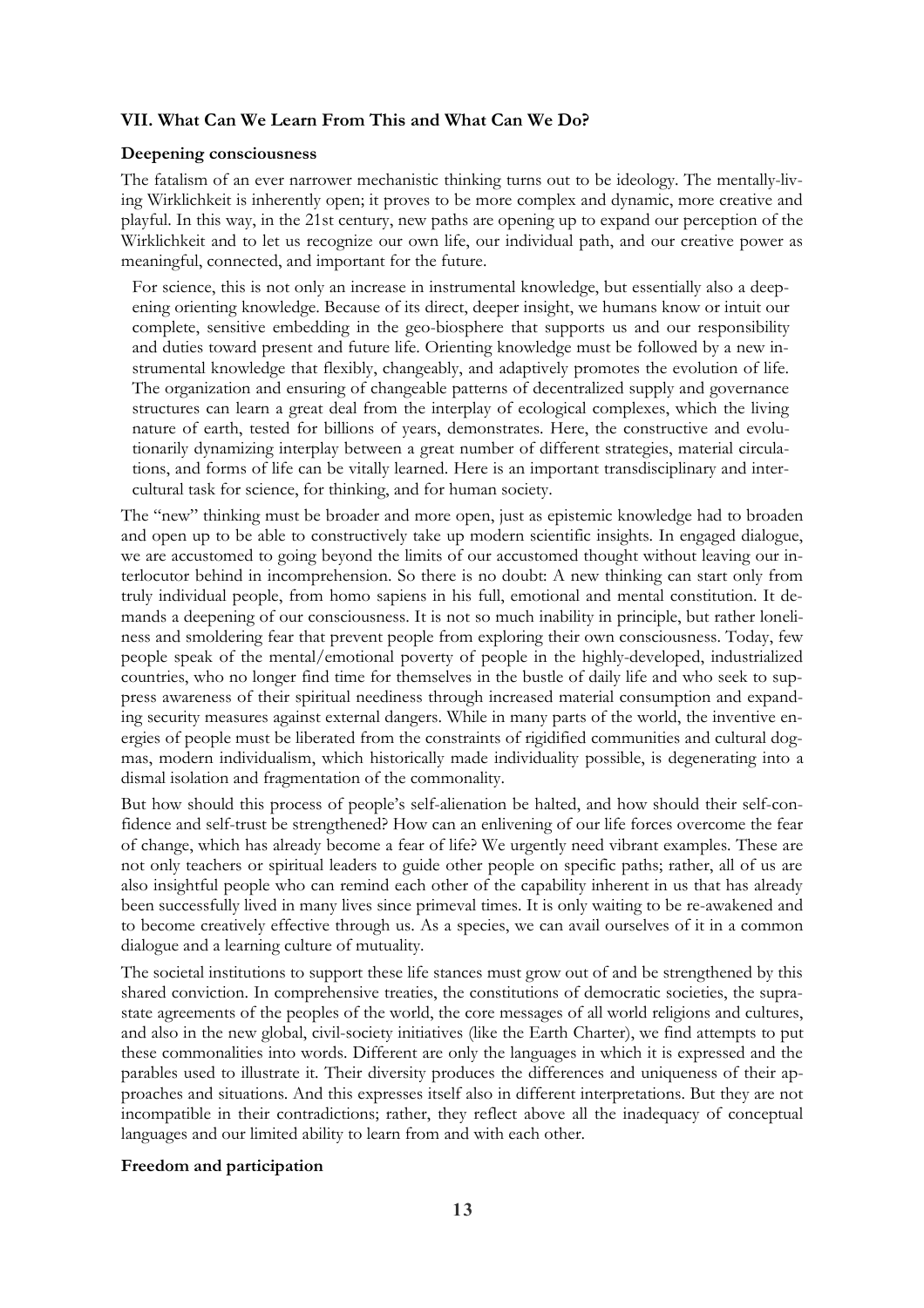It is high time to implement a new thinking in a new activity and, learning, to avail ourselves of the power of the differentiated, moving, and self-changing. To this end, parallel new institutional, individual, and societal developments are necessary. The current strategies for the economic, politicalcultural, and ecological interplay between people are dominated by centralized power structures that we can and should replace.

The goods necessary for human life are common goods. They range from material to immaterial basic provisions of life. The immaterial basic provisions needed to ensure the possibilities of individual and cooperative development include: political and social participation on a level as close as possible to those involved (subsidiarity); comprehensive political contribution from everyone in their respective competencies; the strengthening of local decision-making processes; and the institutional and infrastructural preconditions for emotional and spiritual development. This applies to education; training; the opportunity to share in humanity's pool of knowledge and information; art; play; communication; the opportunity for creative development and for social, cultural, and political community work; the opportunity to share in life-serving achievement, in work; – in everything that supports individual development in community and that essentially lifelong learning to promote a constructive openness to the world., and no longer power interests. But the preconditions thus assured must still be taken advantage of, in joy over one's own effectiveness, in life activity as the expression of personality. All children enter life with this drive; it does not need to be taught. But our societies, each in its own different way, channel these energies in ever narrower pathways and destroy their primal force and vitality.

Highest priority must go to all initiatives that strengthen the responsible, co-liberal person. History teaches us that fundamentally healthy and successful societal structures decline and die if they lead to an increase in centralization. The basic precondition for the thriving development of a society is adequate freedom for the creative individual to develop his abilities. For only this makes possible the differentiation essential to and necessary for a living society. But – and this must be emphasized again and again – differences are advantageous to a community only if they are simultaneously constructively and cooperatively, i.e., organismically, integrated with others: The greater flexibility thus gained then also provides greater adaptability to changed or unforeseen future living conditions. This demands from the individual responsibility toward the community and participation commensurate with his particular abilities in responding to common problems and challenges.

This combination is mirrored in essence in the demand for "freedom and democracy", but only when freedom is understood as the best possible development and strengthening of the personality in *harmony* with the freedom of others, and only when democracy is understood as the dedicated, active, and responsible participation of all in shaping the community, starting in the places where we live. (This means much more than formal voting rights as practiced in democraticallyconstituted states, which offer no possibility of a truly relevant selection). In this way, the liberal and social components do not work against each other, but are constructively related to each other: freedom and democracy must be seen as an inseparable unity. We need individual initiative in societal responsibility toward other people, but also toward our surrounding world. This prevents the one-sided exaggeration of one or the other quality that derails human society.

### **Steps in the new orientation**

This can be shown in many examples. For example, the economy's formal emphasis on maximum efficiency in the allocation of resources, a pillar of economic globalization, leads to artificially homogenized and monoculturally reworked living spaces and to people's maximum dependency on external factors they cannot influence, though they are not inherently fixed, but merely increasingly negatively provoked. This view of efficiency, extremely narrow even in economic terms, ignores a sore loss of freedom and the accompanying possibilities of personal development for the people affected, a hindrance to their creativity through the acceleration of all the processes in the environment, and not least a greater burden on the biosphere. There is no question that, all in all, such an "optimization of allocation" does not even add up in economic terms, if we consider the person and his development and the society in its cooperative living together – not to mention the consequences for the ecology, i.e., for a necessary prudent harmony with the rest of nature. All too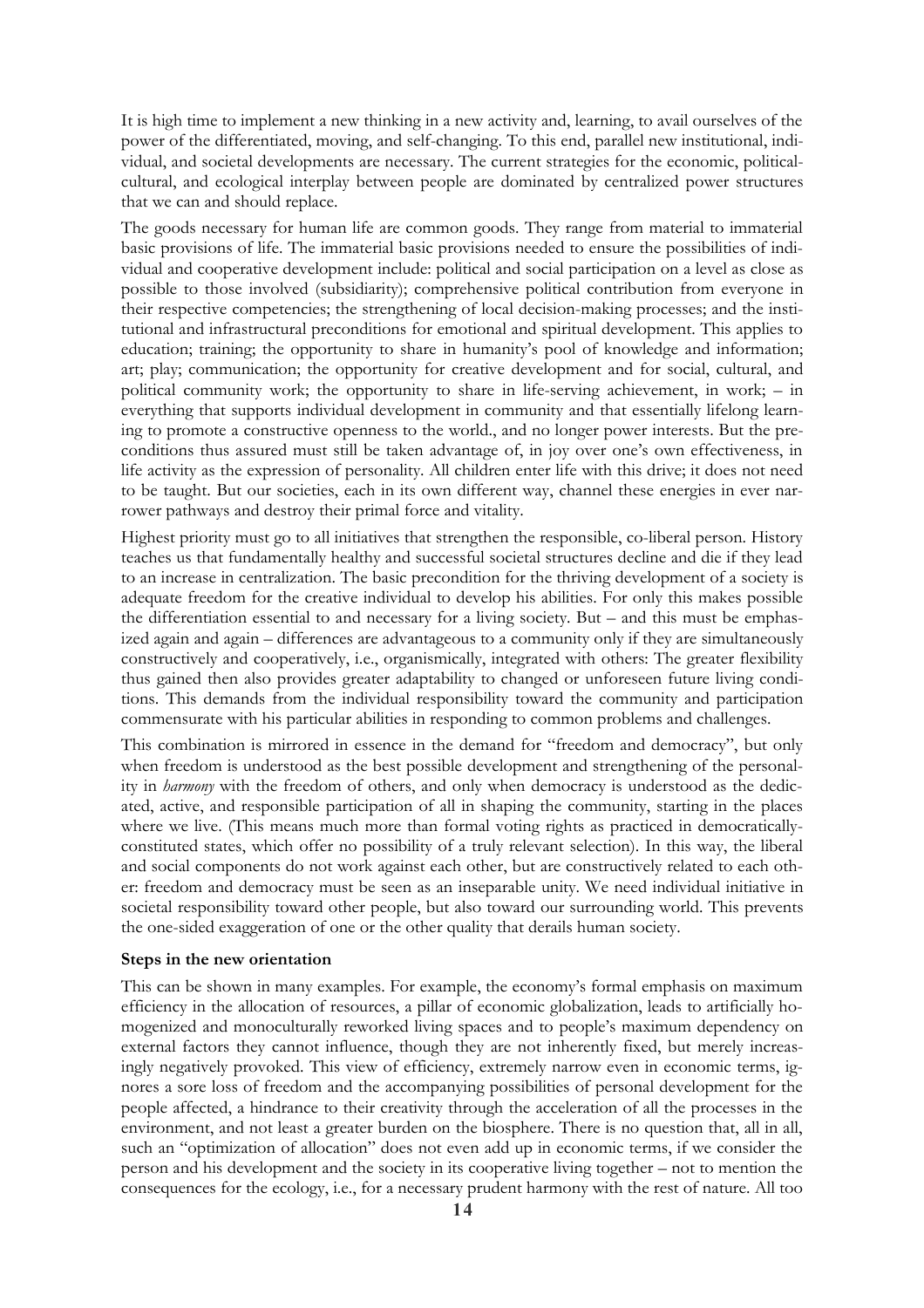often, such decisions are not even based on short-sighted criteria of efficiency, but simply on the desire to increase power over others.

When we consider the escalating problems burdening humanity today, we see that they result from an extreme concentration of power and from economic inequality, directed and promoted by a financial network hostile to life that has degenerated into an insatiable end in itself, instead of strengthening the network of relations between people on behalf of people. The uncoupling of the unlimited growth of monetary capital from the spatially and materially limited earth drives this mechanism forward. The liberalization of the traffic in capital has today enabled capital to force the states to support its claims to eternal growth through a doubled redistribution "from the bottom to the top": through the flood of compound interest and through refuge from the burden of taxation. Both together have meanwhile widened the gap between the income and fortune of the few at the top and of the many below. Too little remains of the distributable, producible values to finance the community and to adequately reward joyless and unsatisfying occupational work. The resulting uprooting and lack of freedom of a growing number of people who, robbed of their dignity and the possibility of shaping their lives on their own responsibility, will and must radically demand a change.

It is necessary to build up polycentric economic structures that complement each other. Monetarily oriented market-economic institutions must be connected with civil-societal social, cultural, and subsistence-economy initiatives and institutions in mutual enrichment. Parallel to this, decentralization and variance in economic, political, and socio-cultural institutions should be supported by flat, transparent hierarchies within their decision-making bodies. To this end, the monopolistic power structures concentrated in a few companies must be reduced in favor of a diversity of economic enterprises borne by the market and by civil society. Their cooperative interplay must be politically, juridically, and infrastructurally ensured on all levels, from the local to the intercontinental. For a complementarity of plural local, regional, and intercontinental economic strategies, institutions must be created and strengthened that will institute and supervise the global framework conditions on all spatial and temporal levels. The spatial and temporal externalization of ecological, socio-economic, and cultural burdens and costs must be stopped. Closed process cycles must be realized wherever no (almost) inexhaustible source is available (for example, the sun as energy provider). A "deceleration" of economic, social, and ecological processes is necessary to make regeneration cycles and creative differentiation possible. All of these processes urgently require a reform of international financial systems and flows. Unlimited monetary growth in a limited world increasingly uncouples economic processes from their finite ecological and socio-cultural foundations. The international money supply must urgently be stabilized and dynamically steered to economic activities that promote the improvement of the quality of life and global supply.

To reduce or avoid the dangers and risks of warlike conflicts, we must promote our abilities to work out conflict with reduced violence and create the preconditions to make peaceful and cooperative interplay possible and easier. To prevent a catastrophic scenario in the conflict between Homo sapiens and the natural environment – the destabilization of the geo-biosphere – we need an ecologization of economic processes and strategies of production.

The complete disarmament of all weapons of mass destruction (nuclear, chemical, and biological), the reduction of conventional weapons, and the containment of arms trading are urgent for ethical reasons, but also for purely economic reasons. A strengthening and furthering of intercultural and interreligious dialogue and of civil-societal forces and institutions is indispensable for the successful processing and regulation of intercivilizational conflicts. Respecting the many kinds of tolerance limits of the dynamic stabilization of the geo-biosphere, of the resilience of the natural foundations of life, and of their cycles of regeneration is the precondition for surviving in the future and for peace among humankind. This must be reflected in the creation of closed economic cycles of production and materials, the minimization of ecological risks, and the internalization of ecological burden-externalization – a strategic orientation toward the paradigm of what is alive.

## **VIII. Difficulties and possibilities of the transition**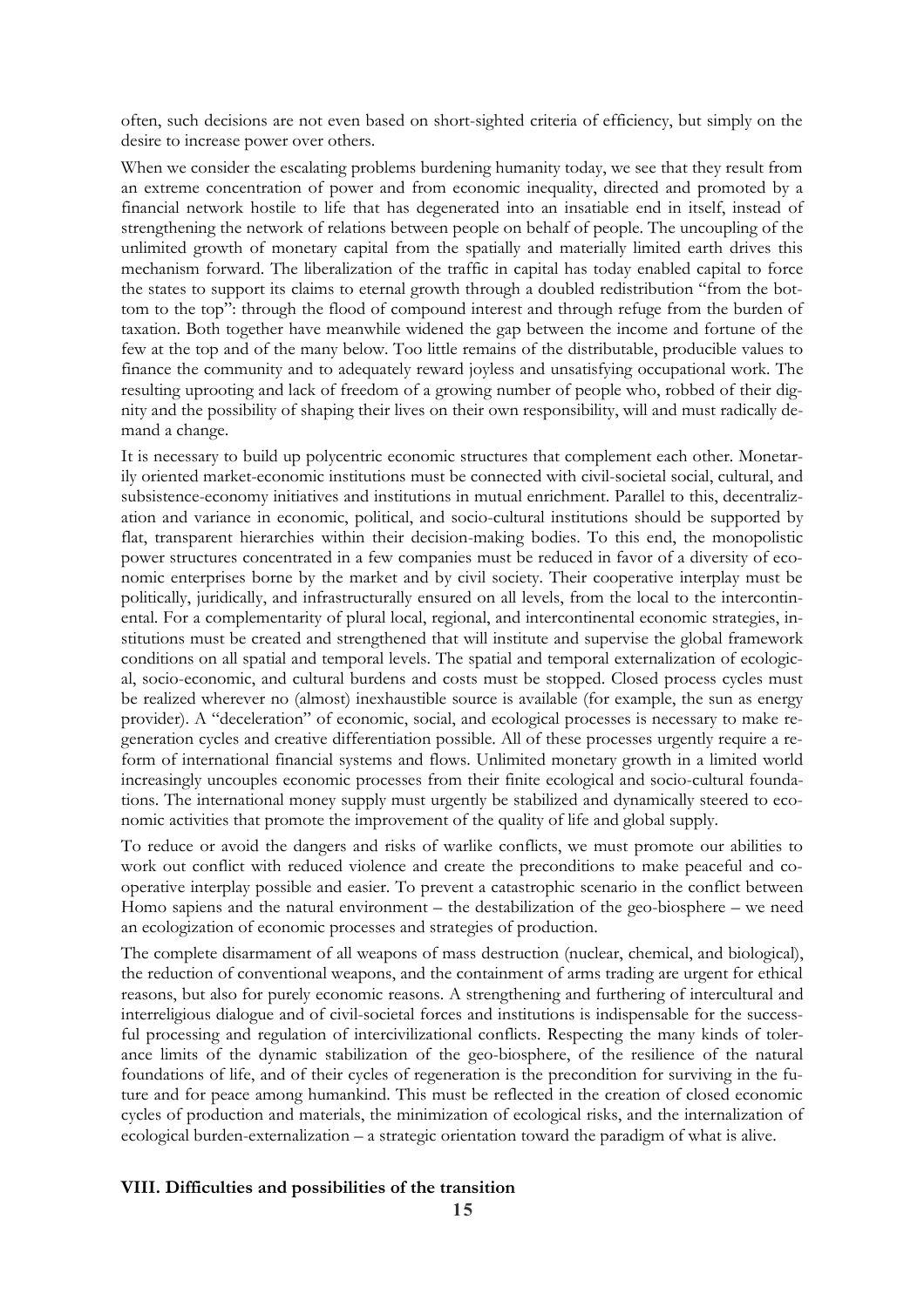"How can you buy or sell the sky, the warmth of the land? The idea is strange to us. If we do not own the freshness of the air and the sparkle of the water, how can you buy them? [...] All things are connected. Whatever befalls the earth befalls the sons of the earth. Man did not weave the web of life: he is merely a strand in it. Whatever he does *to the web, he does to himself "*

These words are said to be part of a letter that See-at-la, or Seattle, Chief of the Duwamish, wrote in 1855 to the 14th President of the United States, Franklin Pierce – 100 years before Einstein and Russell called for a new way of thinking and 150 years before we set out to put this search in new words once again. If we look where our thinking and knowledge leads, we realize that here circles reconnect again.

#### **How can an evolutionary, nonviolent transition succeed?**

We are confronted with the difficult demand for an evolutionary, nonviolent transition. After having the wrong orientation for so long, we wonder how this is possible. Encouraging models are still to be found in traditional cultures, their wisdom, and their knowledge; but they have to be rethought and adapted to the modern situation. Current sciences also do this, but they are not sufficiently developed in this direction. Fundamental to an optimism that this will ultimately succeed is thereby the fact that the ability to provide appropriate answers to the opportunities and challenges of evolution has remained subliminally present in us humans and in the capability of our existence; it merely requires more decisive attention and fostering. We can successfully make these demands only as a common humankind, i.e., not against or in ignorance of each other, but with each other in a dialogue among the cultures in which we compare all of our differently developed potentials and set them in complementarity. To this end, we need the free development of all cultures – which we desire anyway.

Our demands, however, encounter a doubly difficult situation of the nations. While the highly technologized countries must find other paths to affluence and well-being than those that modernity has thus far revealed and imposed upon them as successful, precisely these problematical strategies exert an increasingly powerful attraction on all who hope to gain the same opportunities from them. The incentives for this are still in place and hinder change. And ultimately, this is not "unnatural", because all of animate nature is again and again exposed to the danger of plunging into the more stable shapes of the inanimate. This cannot be prevented once and for all. Suffering and failure in the process of transition are part of life. The goal must be to limit the damage caused by a possible fall. The varying needs and abilities to shape that are found around the world must lead to a diversity of well-considered solutions. The diverse, culturally completely new modernities must design their own paths from their respective preconditions and, in exchange with each other, test how problematic strategies can be altered cautiously, i.e., in full consciousness of the preconditions and opportunities of old and new processes of balance. Still-living traditions of wisdom will thereby develop new influence; and changed, greater demands must be placed on the scientific-technological world.

The primary questions facing us today are not how sustainable forms of life can be created. Nature has no recipes for surefire or rapid success. Success is rather the result of games that are tested and work out over generations, but which are not based on pure chance, but on their deep connectedness. The biosphere shows us that this open, positive-sum game of living has uncountable winners, and not just a few, as we might expect when we compare the game of our economy, which follows completely different rules in a zero-sum or even negative-sum game (with winners and losers and a predominance of losers). We humans are not freed from working out ethical rules that foster individuals, including the weak, as members of the community. Such rules must be adapted to changing conditions in mutual trust among all participants, and thus must themselves continually change. Accordingly, we must support the interplay of the bio-system, the earth, with genuine human means.

If we continue to "tilt" our common playing field of life through unrestrained striving for power, robbing the majority of people and a great part of the creatures on the earth of all moorings, our problems will grow into a catastrophe. This will be a catastrophe above all for us people, and not